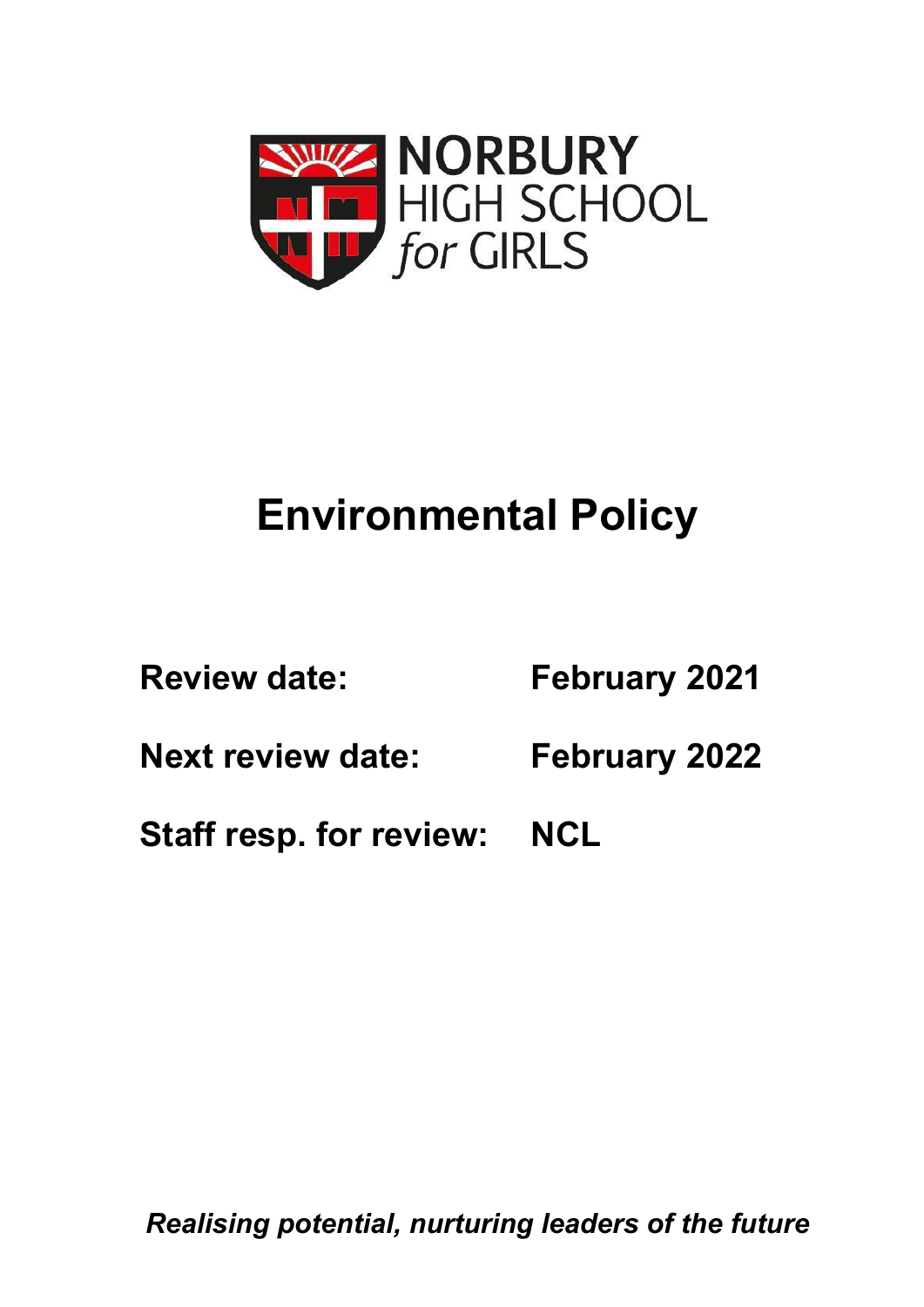# **Norbury High School for Girls Environmental Policy**

#### **Introduction**

The main purpose of our school as reflected in our mission statement is to ensure the best possible education and pastoral provision for all our students. We draw strength from our diversity and take pride in our cultural richness; we utilise both in preparing students to embrace their places in the local and global communities. Our school provides the environment for this vision to become a reality. The quality of this environment and the extent to which it is conducive to effective learning is of the utmost importance.

### **Rationale**

There are a number of justifications for having an environmental policy.

Firstly, as human beings have had such a damaging effect on the environment, it is important that measures are taken to stem the problems that are causing damage and destruction to life on our planet. It has become clear in recent years that if environmental issues are not taken seriously then the damage caused may well become irreparable. As an educational establishment, it is vital that our students are shown responsible attitudes towards conservation of resources and reduction of damage to our world by pollution in its many forms.

Secondly, as the purpose of the establishment is education, it makes good sense to save as much money as possible to further the aims of the school. It has been demonstrated that, if the school were to adopt policies that conserve energy and resources, considerable financial savings would result.

This policy should be integrated with other policies and balanced with their particular requirements wherever possible.

# **GLOBAL AIMS**

- Reduce carbon dioxide emissions and other pollutants
- Conserve world energy supplies
- Conserve Earth's supply of natural resources

#### **SCHOOL AIMS**

- Save money for educational purposes
- Improve the environment
- Environment is a core aim within the school plan

#### **EDUCATIONAL AIMS**

- Develop awareness and responsible attitudes among staff, parents and students with regard to conserving world resources
- Incorporate environmental awareness into the curriculum across different subjects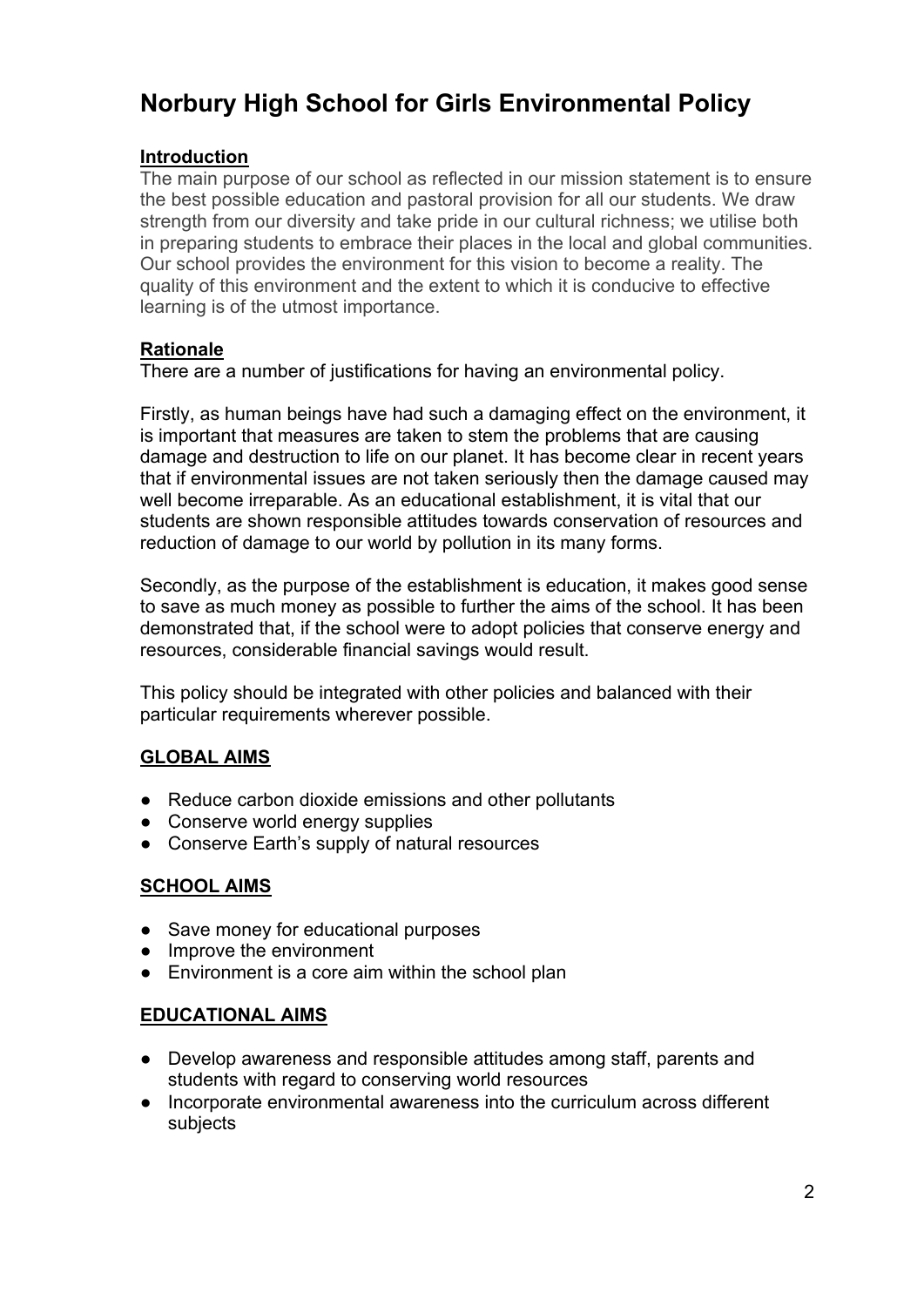### **GLOBAL TARGETS**

We see the global aims described above as being achieved through our responsible use of resources and energy, and in our role as educators, and we see the school's action as being focused on the other two aims.

#### **SCHOOL TARGETS**

- o Where alterations are being made to buildings, conservation of fuel and other resources will be a significant feature of the design; this will also apply to new building projects
- o When ordering new equipment, energy consumption will be an important consideration in its choice
- o Environment and conservation issues should be a regular feature of governors' Premises Committee meetings
- o Whenever possible materials will be recycled, especially paper and aluminium
- o Recycling stations should be placed on the school site or regular visits made to local recycling sites
- o Where possible, materials should be ordered in bulk to save costs and fuel used for deliveries
- $\circ$  We should purchase recycled products when feasible and look for paper which has been produced using sustainable sources
- o We shall provide opportunities for students to develop environmental awareness through extracurricular activities
- o The introduction of a school garden provides opportunities to raise awareness of sustainability and water conservation
- o The school should encourage the use of electronic mail to reduce the use of consumable resources
- o Colleagues should reduce the number of worksheets produced by utilising the remote learning platform – Google Classroom – and interactive whiteboard technology
- o Departments should collect and re-use teaching materials as and when possible
- o Introduction of the 'follow me' printing system in 2021 to reduce the paper waste from printers around the school